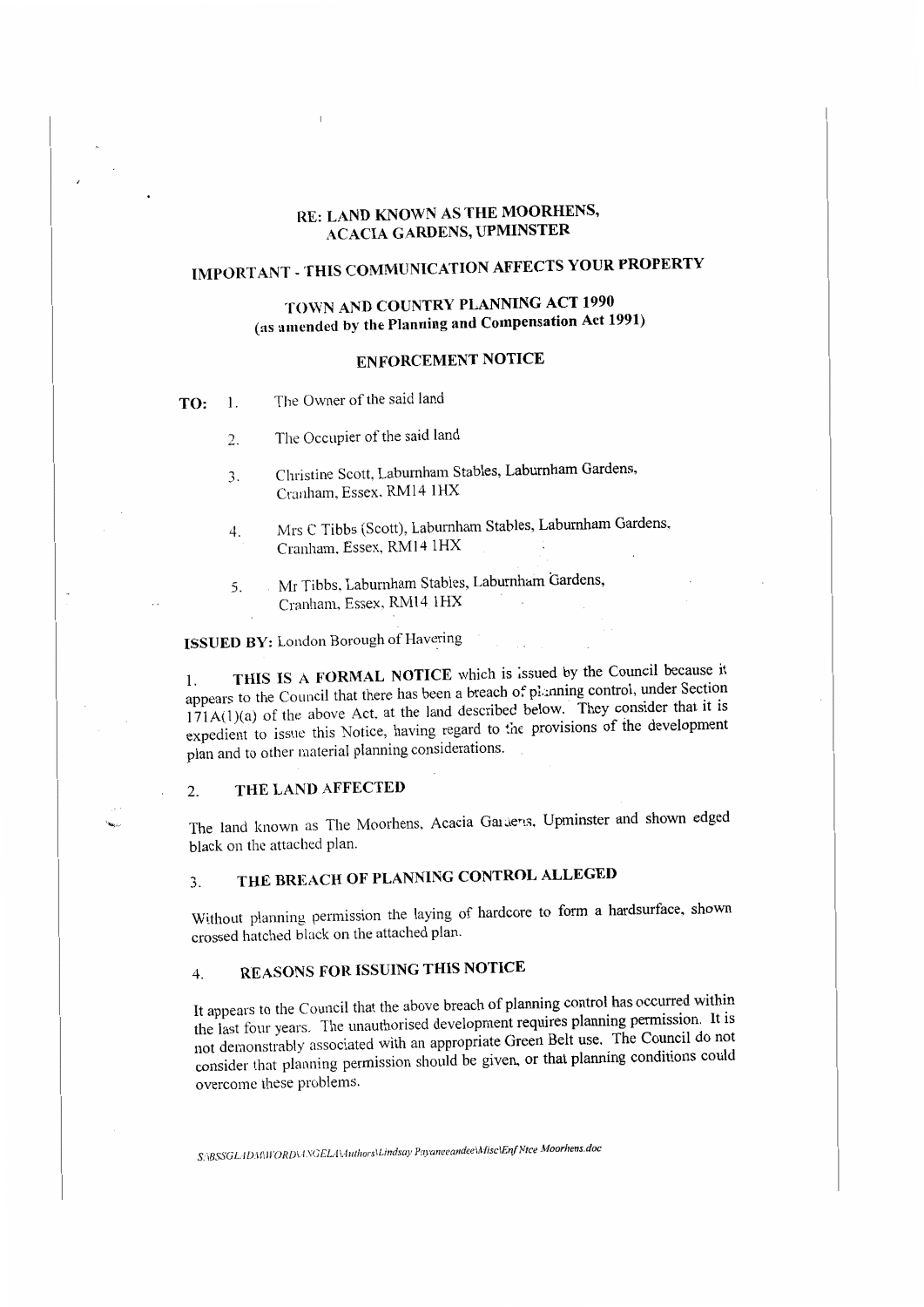In muking its decision to issue this Notice the Council considered that the unauthorised use is contrary to the following policies of the Havering Unitary Development Plan: policies GRB2 and ENVl.

# 5. **\VHAT YOU ARE REQUIRED TO DO**

(i} Remove all hardsurfacing from the land.

Time for compliance: one month from the effective date of this notice.

(ii) Remove from the land all debris, rubble and ancillary equipment brought onto the land for the purpose of the creation of the surfacing.

Time for compliance: one month from the effective date of this notice

(iii) Restore the said land to pasture by reseeding with grass.

Time for compliance: one month from the effective date ofthis notice

# 6. **WHEN THIS NOTICE TAKES EFFECT**

This Notice takes effect on  $26<sup>th</sup>$  March 2004, unless an appeal is made against it beforehand

Dated: 9<sup>th</sup> February 2004

Signed:

Authorised Officer

on behalf of London Borough of Havering Town Hall Main Road Romford RM1 3BD

### **YOUR RIGHT OF APPEAL**

You can appeal against this Enforcement Notice to the Secretary of State by the 26<sup>th</sup> March 2004. Further details are given in the attached explanatory note.

# **WHAT HAPPENS IF YOU DO NOT APPEAL**

If you do not appeal against this Enforcement Notice, it will take effect on 26<sup>th</sup> March 2004 and you must then ensure that the required steps for complying with it, for which you may be held responsible, are taken within the period specified in the Notice.

*S: IBSSG LID.\* II *IVOl?DU* ,VG*ELA* l~11//10rs *IUndsay P"yoneeandee \MisclE,if Ntce Moorhens.doc*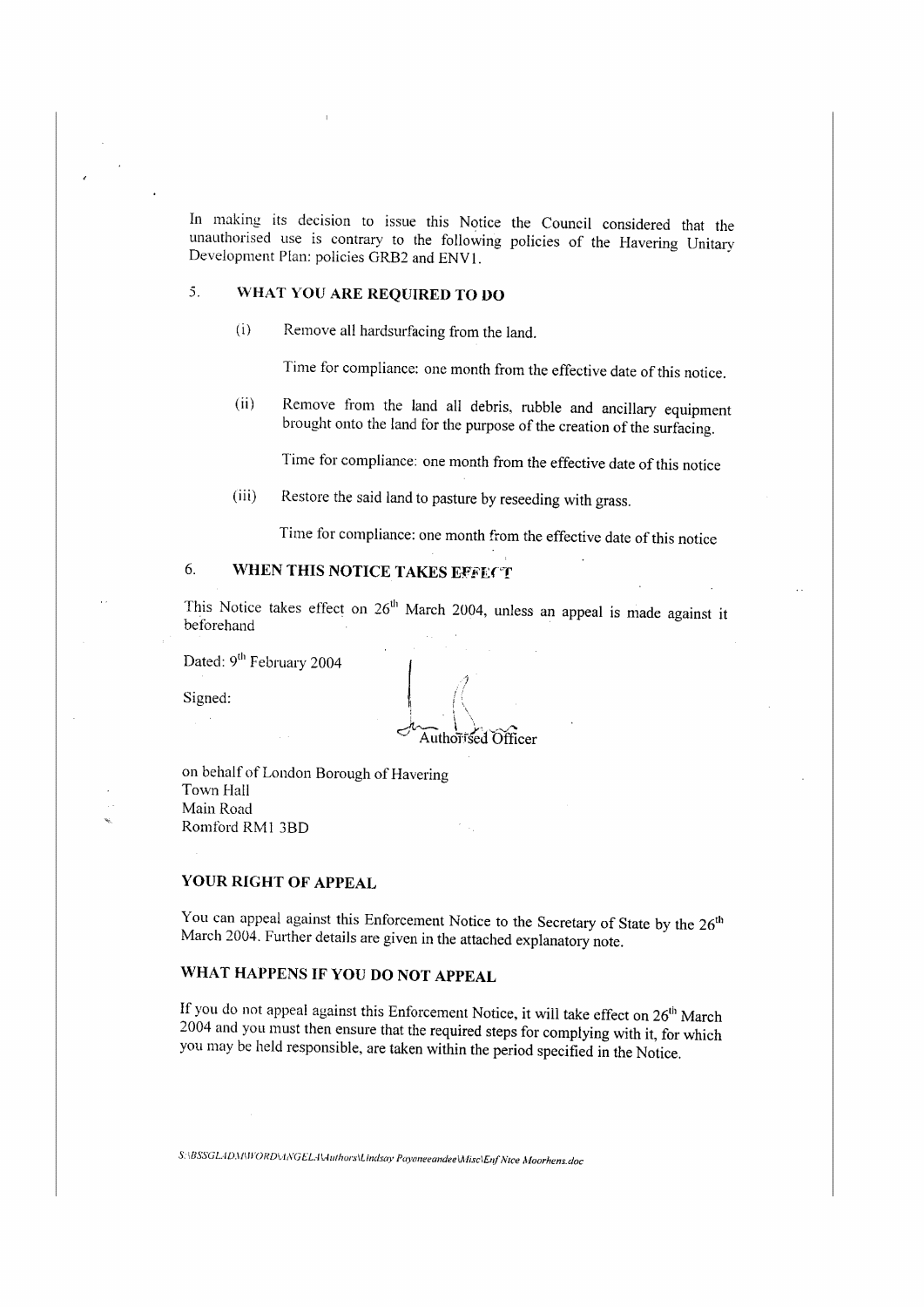### **FAILURE TO COMPLY WITH AN ENFORCEMENT NOTICE WHICH HAS TAKEN EFFECT CAN RESULT IN PROSECUTION AND/OR REMEDIAL ACTION BY THE COUNCTL.**

### **FXPLANATORY NOTES**

### **STATUTORY PROVISIONS**

A summary of Sections 171A, 171B and 172 to 177 of the Town and Country Planning Act 1990 (as amended) is enclosed with this Notice.

### **YOUR RIGHT OF APPEAL**

You can appeal against this Notice, but any appeal must be in writing and received, or posted ( with the postage paid and properly addressed) in time to be received in the ordinary course of the post, by the Secretary of State before  $26<sup>th</sup>$  March 2004. The enclosed booklet "Enforcement Appeals - A guide to Procedure" sets out your rights. Read it carefully. 1f you appeal you should use the enclosed appeal forms. Two copies are for you to send to the Secretary of State if you decide to appeal. The other is for you to keep as a duplicate for your own records. You should also send the Secretary of State a copy of the Enforcement Notice.

### **GROUNDS OF APPEAL**

The grounds of appeal are set out in Section 174 of the Town and Country Planning Act 1991 and are also set out on page  $2-5$  the enclosed appeal forms.

#### **PLANNING APPLICATION FEE**

Should wish to appeal on ground (a)  $\cdot$  that planning permission should be granted for the unauthorised use - then a fee of £110 is payable both to the Secretary of State and to the Council. lf the fees are not paid tben that ground of appeal will not be valid.

#### **STATEMENT ON GROUNDS OF APPEAL**

You must submit to the Secretary of State, either when giving notice of appeal or within 14 days from the date on which :he Secretary of State sends him a notice so requiring him. a statement in writing specifying the grounds on which you are appealing against the enforcement notice and stating briefly the facts on which you propose to rely in support of each of those grounds.

### **RECIPIENTS OF THE ENFORCEMENT NOTICE**

The names and addresses of all the persons on whom the Enforcement Notice has been served are:

### **TO:** 1. The Owner of the said land

2. The Occupier of the said land

S:\BSSGLADM\WORD\ANGELA\Authors\Lindsay Payaneeandee\Misc\Enf Ntce Moorhens.doc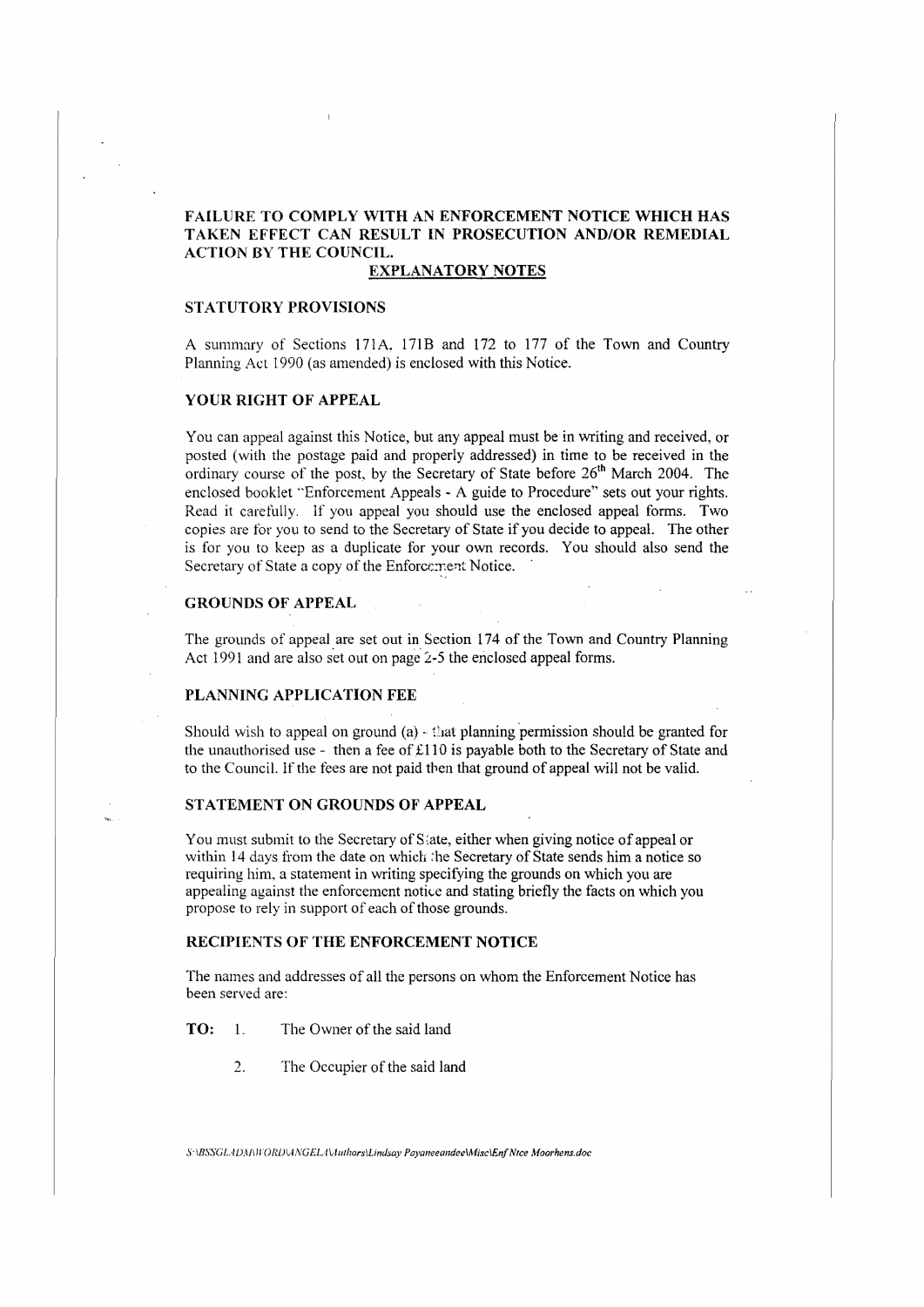- J. Christine Scott, Laburnham Stables, Laburnham Gardens, Cranham, Essex, RM14 lHX
- 4. Mrs C Tibbs (Scott). Laburnham Stables, Laburnham Gardens, Cranham, Essex, RMl4 lHX
- 5. Mr Tibbs. Laburnham Stables, Laburnham Gardens, Cranham, Essex, RM14 1HX

÷,

 $\mathbf{w}_i$ 

S:\BSSGLADM\WORD\ANGELA\duthors\Lindsay Payaneeandee\Misc\Enf Ntce Moorhens.doc